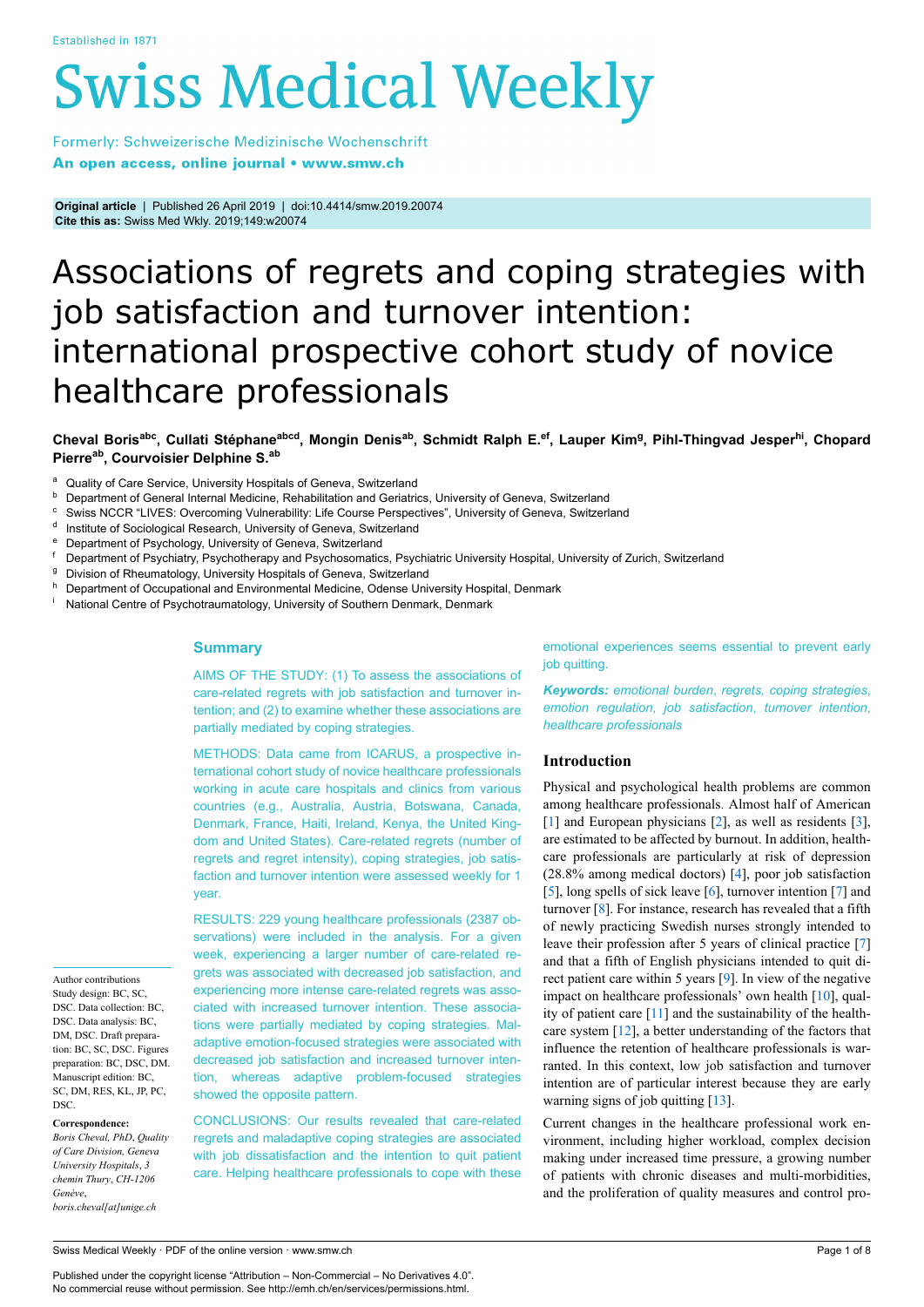cedures, probably contribute to job dissatisfaction and job quitting [\[14](#page-6-13)]. In addition to these context-related risk factors, healthcare-related emotional burden has recently attracted scientific attention [[15\]](#page-6-14). However, most of the relevant studies have focused on exceptional or common emotional reactions to work demands in general  $[16, 17]$  $[16, 17]$  $[16, 17]$  $[16, 17]$ , but rarely on emotional demands specifically associated with patient care  $[18]$  $[18]$ , such as regrets. Regret may be defined as the emotion people feel when they think that the outcome would have been better if they had acted or decided differently [[19\]](#page-7-3). In this study, regrets were operationalised as situations with patients that did not work out as the healthcare professionals hoped. The regretted situations can result from decisions or actions, as well as from an absence of decisions or actions. However, crucially, they do not necessarily involve healthcare errors.

A focus on normal emotions related to patient care is important because they are frequent (regret is the second most frequent everyday emotional state) [\[20](#page-7-4)] and in healthcare contexts, an "accumulation" of small negative experiences has been observed [\[21](#page-7-5)]. Moreover, most previous studies on emotional states have focused on a single healthcare profession [[4](#page-6-3)], namely physicians or nurses, but rarely on several professions at once [\[22](#page-7-6)], thereby preventing between-profession comparisons. Yet such comparisons are required because levels of care-related moral distress may differ between professions [[23\]](#page-7-7), as may processes leading to job dissatisfaction and turnover intention. Finally, by having access to a multi-measurement longitudinal design, we were able to examine not only the influence of the overall level of regretted experiences (between-person effects), but also change in these regretted experiences at a specific time compared with a given healthcare professional's overall level (within-person effects).

The main objective of this study was to assess the associations of care-related regrets with job satisfaction and turnover intention. Regrets can hardly be avoided in clinical practice [\[24](#page-7-8), [25](#page-7-9)], but their consequences depend on the coping strategies healthcare professionals use  $[26, 27]$  $[26, 27]$  $[26, 27]$ . Adaptive coping strategies, such as problem solving, can mitigate the negative impact of stressors and even lead to beneficial consequences, for example learning from mistakes and changing procedures [[24,](#page-7-8) [28\]](#page-7-12). In contrast, maladaptive coping strategies, such as rumination, typically lead to detrimental consequences for healthcare professionals, patient care and institutional life [\[25](#page-7-9), [27\]](#page-7-11). Therefore, this study examined whether the associations of regrets with job satisfaction and turnover intention were partially mediated by coping strategies. We expected a partial, and not total, mediation because previous studies revealed that coping strategies did not fully explain the adverse influence of care-related regrets on health-related outcomes [\[16](#page-7-0), [22,](#page-7-6) [27](#page-7-11)]. We hypothesised a mediation, rather than a moderation, as previous studies showed that emotional burden may directly impact the healthcare professional's mind-set and favour maladaptive coping strategies [\[29](#page-7-13)].

# **Materials and methods**

The study was approved by the Ethics Committee of the University Hospitals of Geneva, Switzerland

# **Study design and participants**

Data came from the Impact of CAre-related Regret Upon Sleep (ICARUS) cohort study [\[30](#page-7-14)]. Briefly, ICARUS is an international cohort study (based in Geneva) using intensive longitudinal data collection (weekly assessments for 1 year) to capture real-time associations between care-related regrets and various health-related and psychological variables. ICARUS included newly practicing healthcare professionals working in acute care hospitals and clinics selected from a random sample of French, English, German, or Danish-speaking countries (e.g., Australia, Austria, Botswana, Canada, Denmark, France, Haiti, Ireland, Kenya, Switzerland, the United Kingdom and the United States of America). To ensure that only newly practicing healthcare professionals (individuals starting treating or caring for patients as professionals) were recruited, students in nursing and medical schools were invited to participate in the study during the end of their last year of training. Participants were assessed directly after their first week as healthcare professionals. This study was approved by all the relevant local Ethics Committees, and all participants signed informed consent forms (see Cheval et al. [\[30](#page-7-14)] for more details on the ICARUS protocol). Data were collected from May 2017 to July 2018. Participants of two pilot studies with shorter durations conducted in 2014 and 2016 were also added. These pilot studies included all healthcare professionals (not only newly practicing).

# **Measures**

#### *Outcomes*

Healthcare professionals' satisfaction with work was assessed with the Global Satisfaction with Work (GSWW) scale [[31\]](#page-7-15). The GSWW includes five items (e.g., "I am satisfied with the type of work I do"; "If I could change anything at work, I would change almost nothing"). Each item is rated on a seven-point Likert scale ranging from 1 (strongly disagree) to 7 (strongly agree) over the preceding week. In our sample, Cronbach's alpha was 0.67.

Intention to change profession was assessed with the following validated single item [[32\]](#page-7-16): "If it were possible and you would keep a similar salary, would you like to change profession to take up another one or to keep the same profession but without patient care?" Three answers were possible: "No, I do not want to", "Perhaps", and "Yes, I do want to".

# *Explanatory variables*

To ensure that each participant understand the notion of regret in the same way, the questionnaire began with the following definition of regret: "In clinical practice, we sometimes experience situations with patients that do not work as we would have wished. We can blame ourselves, on way or another, whether we are responsible or not. A choice, an action or a mistake, as well as an absence of decision or action, can be source of a regretted situation."

Number of recent regrets was assessed with a single item: "During the last week, how many patient care situations were there in which you experienced regret?" with an open (numerical) answer.

Regret intensity was assessed with the following single item: "What would you say is the average level of intensity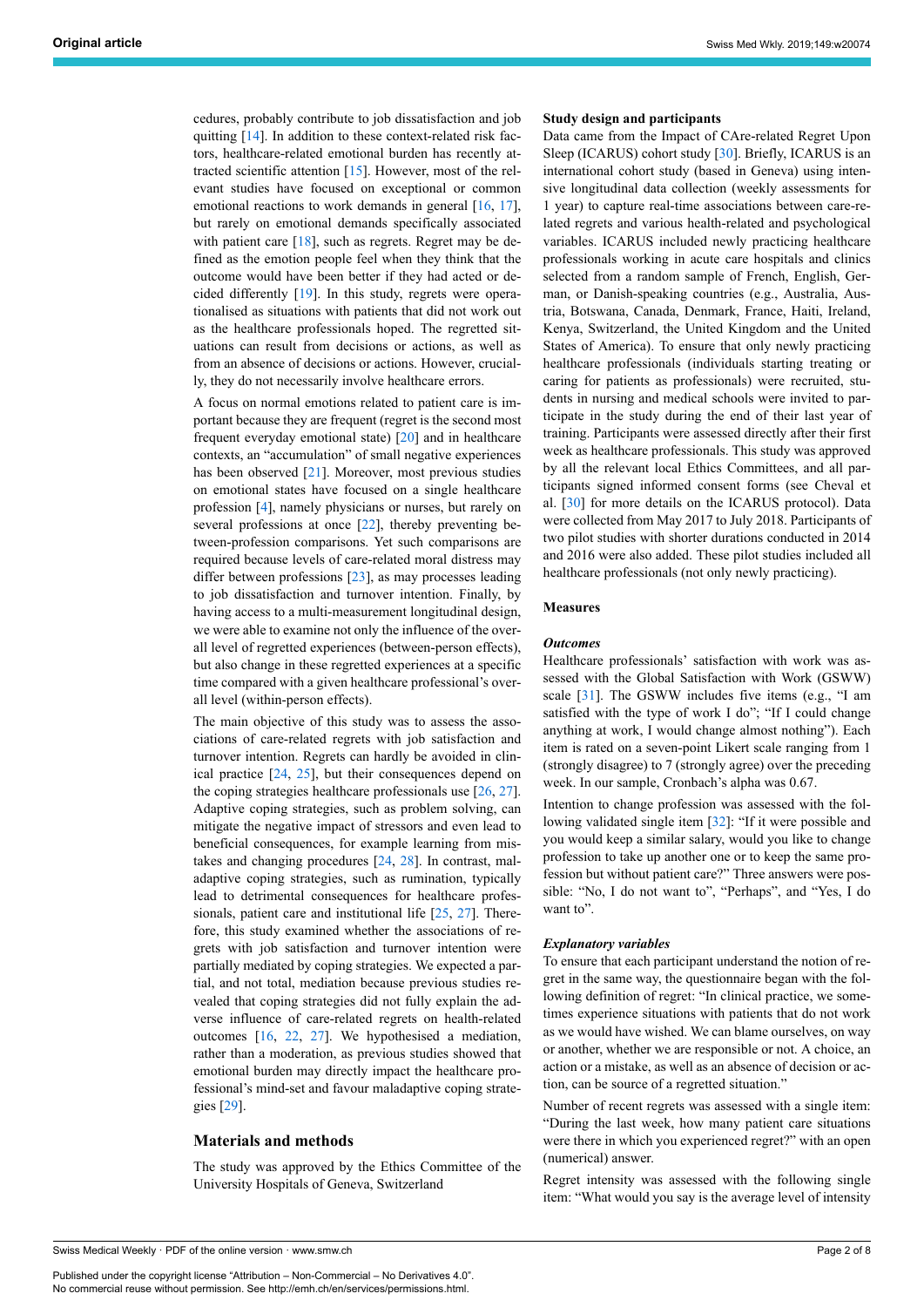of your feelings of regret about the situations that happened last week?" with 10 ordinal response options ranging from 0 (null) to 10 (very high). If participants reported no regret over the last 7 days, a mean intensity of 0 was imputed.

Coping strategies were assessed with the Care-related Regret Coping Scale for Health-care Professionals (RCS-HCP) [[29\]](#page-7-13). The RCS-HCP evaluates the use of different coping strategies healthcare professionals may employ to deal with care-related regret. The scale contains 15 items divided in 3 subscales: problem-focused strategies (e.g., "I try to find concrete solutions to the situation"), emotionfocused adaptive strategies (e.g., "I try to put the situation in perspective"), and emotion-focused maladaptive strategies (e.g., "I turn these situations over in my mind all the time"). Answers are given on a four-point Likert scale ranging from 1 (never or almost never) to 4 (always or almost always). In our sample, Cronbach's alphas were 0.76, 0.78, and 0.86 for problem-focused adaptive, emotion-focused adaptive and emotion-focused maladaptive strategies, respectively.

# **Statistics**

#### *Sample size*

This analysis focuses on an ancillary outcome with respect to the main study. Thus, the sample size calculation in the protocol was based on job quitting, and indicated that 400 healthcare professionals should be included. Here we provide an *ad-hoc* sample size calculation for job satisfaction and turnover intention, using G power [\[33](#page-7-3)]. The estimates used are based on a medium effect size  $(d = 0.5)$  for a continuous outcome, with  $\alpha = 0.05$  and  $\beta = 0.8$ , using 10 covariates. The calculation yields a sample size of  $n = 118$ .

#### *Covariates*

The following variables were included as covariates: gender, profession (physicians, nurses, other healthcare professions, e.g., midwife, occupational therapists), number of night shifts, and medical errors (whether the event eliciting the most important regret was related to an error or not).

#### *Data analysis*

We performed linear mixed-effect models to examine the associations of regrets (number of regrets and regret intensity) with job satisfaction, and logistic mixed-effect models to examine the associations of regrets with turnover intention (yes and perhaps vs no). Next, we examined whether coping strategies partially mediated these associations. Mixed-effect models provide results with acceptable type I error rates if observations are not independent, as in repeated observations within each participant, and avoid excluding participants with missing observations [\[34](#page-7-17)]. Furthermore, these models allow the separation of within-person and between-person effects by introducing both the individual mean value over time of a particular variable (e.g., frequency of maladaptive strategies) and the deviation from this mean at each time-point. The coefficient of the mean value estimates between-person influence. For instance, individuals using problem-focused strategies more frequently may have, on average, higher job satisfaction. In contrast, the coefficient of the deviation estimates the within-person influence. For instance, for a particular

Swiss Medical Weekly · PDF of the online version · www.smw.ch

Published under the copyright license "Attribution – Non-Commercial – No Derivatives 4.0". No commercial reuse without permission. See http://emh.ch/en/services/permissions.html.

individual, using more problem-focused strategies in a given week may be associated with higher than usual job satisfaction.

First, for descriptive purposes, we ran univariable models to separately test the association of each care-related regret variable with job satisfaction and turnover intention (for this analysis, the variables were not separated into withinperson and between-person effects). Second, the models that separated within from between-person effects were adjusted for covariates: night shifts, perceived medical error, and consequences for the patient were included as timevarying predictors, whereas gender and profession were included as non-time varying predictors. Third, we added coping strategies as potential mediators. Finally, to explore whether associations differed between healthcare professions, we tested models that added interaction terms between the five care-related regret variables (the two regretted experiences and the three coping strategies at both within- and between-person levels) and the type of profession. Statistical analyses were performed using R, and the lme4 and lmerTest packages, with an alpha threshold fixed at 0.05.

# **Results**

# **Descriptive results**

A total of 229 healthcare professionals (88% females; 27% physicians, 48% nurses, 25% other healthcare professions; mean age 30 years, range 19–56) participated, with a median number of observations by participant of five. Most participants skipped some weekly assessments, leading to a median study duration of 39 weeks [\(table 1](#page-3-0)). They contributed to 2387 observations. On the first measurement occasion, job satisfaction, turnover intention, care-related experiences, and coping strategies did not differ between professions. The proportion of men was higher among physicians than in the other professions. Over the course of the study, 18.4% of the healthcare professionals did not report any regret experiences. The mean number of regrets per week was close to 2 (M<sub>number regret</sub>  $1.78 \pm 1.11$ ; range  $0-10$ ) and the mean regret intensity was moderate ( $M_{\text{regret}}$ intensity 4.1  $\pm$  2.36; range 1–10). Job satisfaction was moderate ( $M_{\text{job satisfaction}}$  4.12  $\pm$  1.90; range 1–7), and turnover intention was high (29.4% of the healthcare professionals considered quitting the profession and 16.7% definitely wanted to quit their profession; that is, about 46% were not sure whether they should continue to work as healthcare professionals and treat patients).

#### **Job satisfaction**

#### *Univariable models*

Job satisfaction was significantly associated with number of regrets ( $p \le 0.001$ ) and regret intensity ( $p \le 0.001$ ) [\(fig.](#page-4-0) [1\)](#page-4-0).

#### *Adjusted models*

#### Within-person effects

An increase in the number of regrets was associated with lower job satisfaction (b =  $-0.09$ , p <0.001), whereas change in regret intensity was not ( $p = 0.241$ ). That is, for a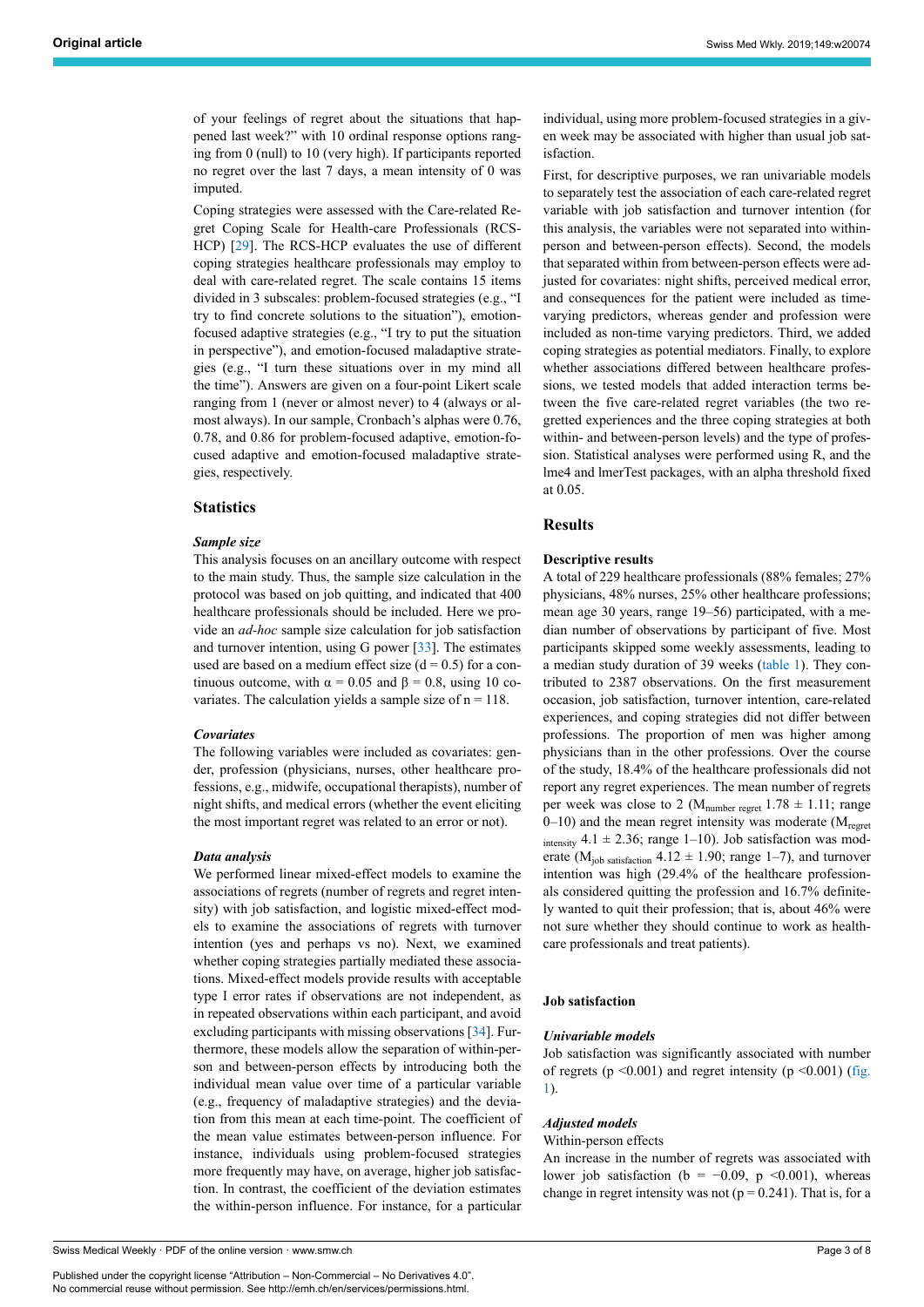given healthcare professional, having one more regret than the mean number of regrets usually experienced was associated with a 0.09-point decrease in job satisfaction (range of job satisfaction 1–7). The association between withinperson change in number of regrets and job satisfaction remained unchanged after adjusting for coping strategies  $(b = -0.09, p \le 0.001)$ . A more frequent use of problemfocused strategies was associated with higher job satisfaction ( $b = 0.19$ ,  $p \le 0.001$ ). Conversely, more frequent use of emotion-focused maladaptive strategies was associated with lower job satisfaction (b =  $-0.23$ , p <0.001) ([table 2\)](#page-3-1). These associations did not significantly differ between healthcare professions, except for the adverse effect of emotion-focused maladaptive strategies, which was more pronounced in physicians than in nurses (p for inter $action = 0.013$ ).

# Between-person effects

Consistent with within-person effects, healthcare professionals' average number of regrets was associated with job satisfaction ( $b = -0.41$ ,  $p = 0.003$ ), whereas average regret intensity was not ( $p = 0.765$ ). Put differently, healthcare professionals who reported on average one regret fewer than their colleagues showed a 0.41-point increase in job satisfaction. This association was slightly attenuated, but remained significant, after adjusting for coping strategies ( $b = -0.37$ ,  $p = 0.007$ ). Healthcare professionals' average use of problem-focused strategies was associated with higher job satisfaction ( $b = 0.36$ ,  $p = 0.012$ ), whereas emo-

<span id="page-3-0"></span>**Table 1:** Descriptive characteristics of the 229 healthcare professionals on the first occasion of measurement.

| Characteristics                          |                    | <b>Physicians</b><br>$(n = 61, 27%)$ | <b>Nurses</b><br>$(n = 111, 48\%)$ | Other professions<br>$(n = 57, 25%)$ | p-value <sup>*</sup><br>0.895 |  |
|------------------------------------------|--------------------|--------------------------------------|------------------------------------|--------------------------------------|-------------------------------|--|
| Follow-up duration in weeks (median, SD) |                    | 36(18)                               | 37(17)                             | 42 (18)                              |                               |  |
| Gender                                   | Male               | 20 (67%)                             | 4(4%)                              | 3(5%)                                | < 0.001                       |  |
|                                          | Female             | 41 (33%)                             | 107 (96%)                          | 54 (95%)                             |                               |  |
| Job satisfaction (1-7)                   |                    | 4.34 (1.04)                          | 4.52(1.14)                         | 4.34(1.43)                           | 0.337                         |  |
| Turnover intention                       | <b>No</b>          | 42 (69%)                             | 81 (73%)                           | 42 (74%)                             | 0.895                         |  |
|                                          | Perhaps            | 17 (28%)                             | 24 (22%)                           | 13 (23%)                             |                               |  |
|                                          | Yes                | 2(3%)                                | 6(5%)                              | 2(3%)                                |                               |  |
| Regret                                   | Yes (at least one) | 37 (61%)                             | 52 (47%)                           | 26 (46%)                             | 0.175                         |  |
|                                          | <b>No</b>          | 24 (39%)                             | 59 (53%)                           | 31 (54%)                             |                               |  |
| Number of regrets (past week)            |                    | 1.97(1.32)                           | 1.56(0.94)                         | 1.92(1.06)                           | 0.430                         |  |
| Regret intensity (1-10)                  |                    | 4.20 (1.41)                          | 4.18(2.13)                         | 3.92(1.79)                           | 0.266                         |  |
| Coping strategies (1-5)                  | Problem-focused    | 2.53(0.65)                           | 2.41(0.62)                         | 2.54(0.61)                           | 0.504                         |  |
|                                          | Maladaptive        | 2.05(0.66)                           | 1.97(0.67)                         | 1.91(0.71)                           | 0.096                         |  |
|                                          | Adaptive           | 2.74(0.54)                           | 2.49(0.61)                         | 2.66(0.54)                           | 0.298                         |  |
| Night shifts                             | Yes (at least one) | 18 (30%)                             | 25 (23%)                           | 8(14%)                               | 0.130                         |  |
|                                          | <b>No</b>          | 43 (70%)                             | 86 (77%)                           | 49 (86%)                             |                               |  |
| Perceived errors                         | Yes                | 12 (20%)                             | 17 (15%)                           | 4(7%)                                | 0.137                         |  |
|                                          | No                 | 49 (80%)                             | 94 (85%)                           | 53 (93%)                             |                               |  |

SD = standard deviation; \* p-value of the difference between different types of healthcare profession

<span id="page-3-1"></span>**Table 2:** Linear mixed models testing the association of within- and between-person variability in care-related regrets as predictors of job satisfaction and the mediation of coping strategies.

| Outcome: job satisfaction<br><b>Fixed effects</b> |                                   | Without coping strategies |         | With coping strategies        |         |  |  |
|---------------------------------------------------|-----------------------------------|---------------------------|---------|-------------------------------|---------|--|--|
|                                                   |                                   | b (95% CI)                | p-value | b (95% CI)                    | p-value |  |  |
| Within-person effects                             |                                   |                           |         |                               |         |  |  |
| Weekly regret experiences                         | Regret intensity                  | $-0.01(-0.03;0.01)$       | 0.241   | $-0.01(-0.03;0.05)$           | 0.632   |  |  |
|                                                   | Number of regrets                 | $-0.09(-0.14,-0.04)$      | < 0.001 | $-0.09(-0.16,-0.01)$          | < 0.001 |  |  |
| Weekly regret coping strate-<br>gies              | Problem-focused                   |                           |         | 0.19(0.08;0.45)               | < 0.001 |  |  |
|                                                   | Emotion-focused adaptive          |                           |         | $0.08 (-0.21; 0.154)$         | 0.124   |  |  |
|                                                   | Emotion-focused maladaptive       |                           |         | $-0.23$ ( $-0.31$ ; $-0.02$ ) | < 0.001 |  |  |
| <b>Between-person effects</b>                     |                                   |                           |         |                               |         |  |  |
| Regret experiences                                | Regret intensity                  | $-0.02$ ( $-0.14;0.10$ )  | 0.765   | $-0.01(-0.18;0.11)$           | 0.875   |  |  |
|                                                   | Number of regrets                 | $-0.41(-0.68,-0.14)$      | 0.003   | $-0.37$ ( $-0.65;0.06$ )      | 0.007   |  |  |
| Regret coping strategies                          | Problem-focused                   |                           |         | 0.36(0.09;0.79)               | 0.012   |  |  |
|                                                   | Emotion-focused adaptive          |                           |         | $0.04 (-0.47; 0.24)$          | 0.802   |  |  |
|                                                   | Emotion-focused maladaptive       |                           |         | $-0.30(-0.46;0.17)$           | 0.028   |  |  |
| <b>Covariates</b>                                 |                                   |                           |         |                               |         |  |  |
| Not time varying                                  | Gender (ref. male)                | $0.04 (-0.46; 0.56)$      | 0.860   | $0.09(-0.52;0.65)$            | 0.700   |  |  |
|                                                   | Profession:                       |                           |         |                               |         |  |  |
|                                                   | <b>Nurses</b>                     | Ref.                      |         | Ref.                          |         |  |  |
|                                                   | Physicians                        | $-0.21(-0.60;0.18)$       | 0.293   | $-0.23(-0.76;0.19)$           | 0.256   |  |  |
|                                                   | Other professions                 | $-0.06$ ( $-0.44;0.32$ )  | 0.746   | $-0.12$ ( $-0.49;0.41$ )      | 0.524   |  |  |
| Time varying                                      | Week                              | $-0.01(-0.02,-0.01)$      | 0.018   | $-0.01(-0.03,-0.01)$          | 0.012   |  |  |
|                                                   | Night shifts (ref. no)            | $-0.08(-0.17;0.01)$       | 0.069   | $-0.08(-0.14;0.19)$           | 0.058   |  |  |
|                                                   | Perceived medical error (ref. no) | $0.11 (-0.01; 0.23)$      | 0.071   | $0.10 (-0.20; 0.18)$          | 0.083   |  |  |

CI = confidence interval; ref. = reference

Swiss Medical Weekly · PDF of the online version · www.smw.ch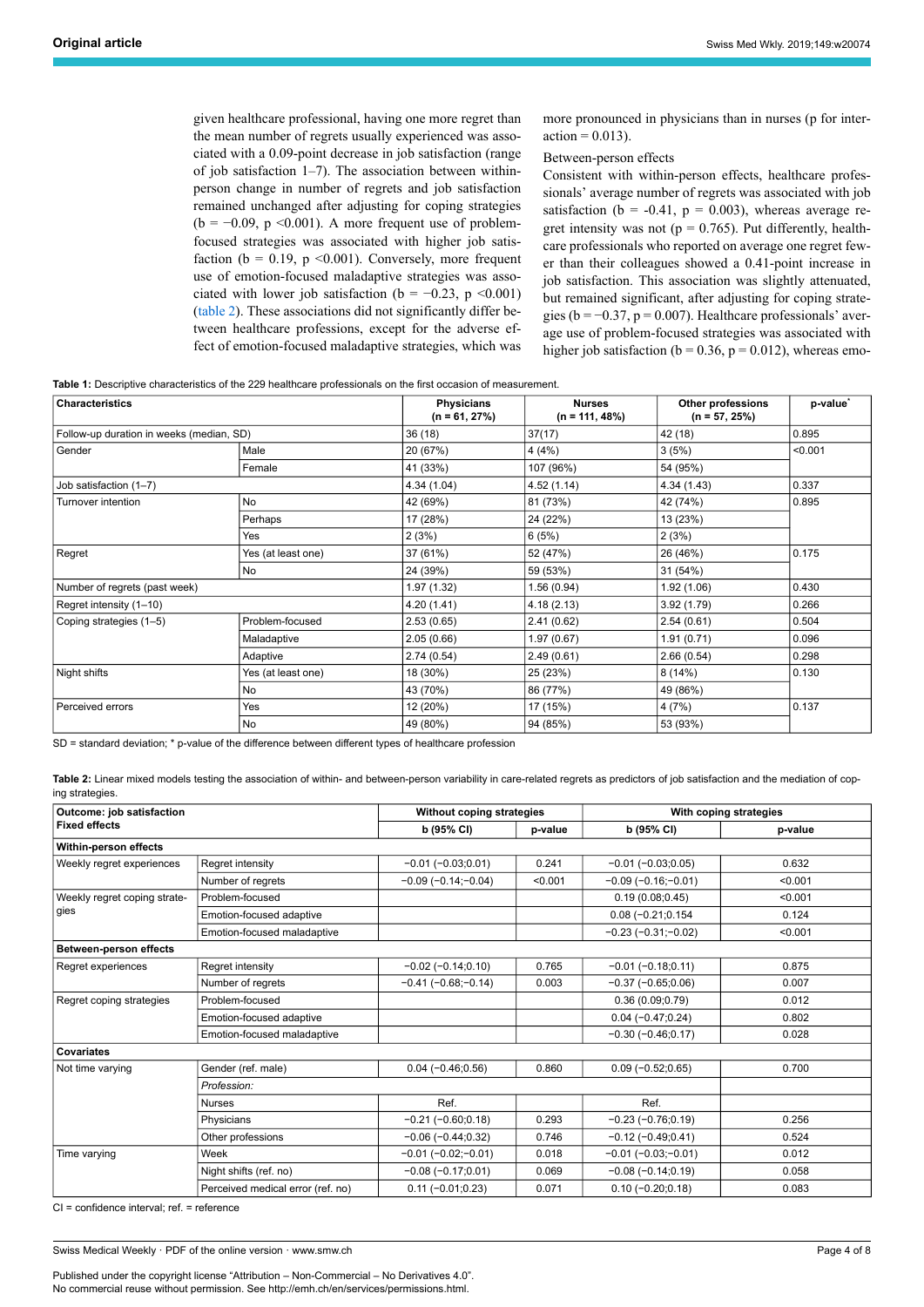tion-focused maladaptive strategies were associated with lower job satisfaction ( $b = -0.30$ ,  $p = 0.028$ ). These associations did not significantly differ between healthcare professions.

#### **Turnover intention (yes or perhaps vs no)**

#### *Univariable models*

Results revealed significant univariate associations of turnover intention with number of regrets  $(p \le 0.001)$  and regret intensity ( $p \le 0.001$ ) ([fig. 2\)](#page-4-1).

# *Adjusted models*

# Within-person effects

<span id="page-4-0"></span>An increase in regret intensity was associated with a higher risk of turnover intention (odds ratio [OR]  $1.13$ ,  $p = 0.049$ ),

**Figure 1:** Descriptive results showing the association between regret intensity (A) and number of regrets (B) and job satisfaction (on a 7-point Likert scale ranging from 1 to 7 with higher levels indicating higher job satisfaction). Note: mean levels of job satisfaction as a function of regret intensity (A) and number of regrets (B) are shown in red. Boxplots of observed data are shown in grey.

<span id="page-4-1"></span>

whereas change in number of regrets was not ( $p = 0.163$ ). That is, for a particular healthcare professional, an increase of regret intensity by one unit multiplied the odds of turnover intention by 1.13. The association was attenuated and became nonsignificant after adjusting for coping strategies (OR 1.08,  $p = 0.278$ ). A more frequent use of emotion-focused maladaptive strategies was associated with a higher risk of turnover intention (OR 2.16,  $p =$ 0.006), whereas this was not the case for the two other types of coping strategies ( $p > 0.155$ ) [\(table 3\)](#page-4-2). These associations did not significantly differ between healthcare professions.

# Between-person effects

There was no significant association between the average number of regrets and turnover intention. However, consistent with within-person effects, healthcare professionals' average use of emotion-focused maladaptive strategies

**Figure 2:** Descriptive results showing the association between regret intensity (A) and number of regrets (B) and intention turnover. Note: percentages of turnover intention as a function of regret intensity (A) and number of regrets (B) are shown in red.



<span id="page-4-2"></span>Table 3: Linear mixed models testing the association of within- and between-person variability in care-related regrets as predictors of job satisfaction and the mediation of coping strategies.

| <b>Outcome: turnover intention</b><br><b>Fixed effects</b> |                                  | Without coping strategies |         | With coping strategies |         |
|------------------------------------------------------------|----------------------------------|---------------------------|---------|------------------------|---------|
|                                                            |                                  | Odds ratio (95% CI)       | p-value | Odds ratio (95% CI)    | p-value |
| Within-person effects                                      |                                  |                           |         |                        |         |
| Weekly regret experiences                                  | Regret intensity                 | 1.13(1.01;1.29)           | 0.049   | 1.08 (0.94;1.23)       | 0.278   |
|                                                            | Number of regrets                | 1.22 (0.92;1.62)          | 0.163   | 1.20 (0.90;1.59)       | 0.209   |
| Weekly regret coping strate-<br>gies                       | Problem-focused                  |                           |         | 0.63(0.32;1.23)        | 0.173   |
|                                                            | Emotion-focused adaptive         |                           |         | 0.60(0.30;1.21)        | 0.155   |
|                                                            | Emotion-focused maladaptive      |                           |         | 2.16 (1.25;3.74)       | 0.006   |
| <b>Between-person effects</b>                              |                                  |                           |         |                        |         |
| Regret experiences                                         | Regret intensity                 | 0.78(0.24;2.56)           | 0.688   | 0.82(0.36;1.87)        | 0.642   |
|                                                            | Number of regrets                | 6.09 (0.56;66.19)         | 0.138   | 4.11 (0.76;22.15)      | 0.100   |
| Regret coping strategies                                   | Problem-focused                  |                           |         | 0.05(0.006;0.42)       | 0.006   |
|                                                            | Emotion-focused adaptive         |                           |         | 1.95 (0.22;17.16)      | 0.546   |
|                                                            | Emotion-focused maladaptive      |                           |         | 8.66 (1.19;63.06)      | 0.033   |
| <b>Covariates</b>                                          |                                  |                           |         |                        |         |
| Not time varying                                           | Gender (ref. male)               | 0.26(0.002;40.31)         | 0.599   | 0.06(0.001;1.89)       | 0.109   |
|                                                            | Profession:                      |                           |         |                        |         |
|                                                            | <b>Nurses</b>                    | Ref.                      |         | Ref.                   |         |
|                                                            | Physicians                       | 0.60(0.02;6.90)           | 0.802   | 0.70(0.04;11.54)       | 0.802   |
|                                                            | Other professions                | 0.29 (0.001;32.38)        | 0.612   | 0.31(0.013;7.49)       | 0.475   |
| Time varying                                               | Week                             | 0.85(0.69;1.03)           | 0.053   | 0.88(0.76;1.03)        | 0.117   |
|                                                            | Night shifts (ref. no)           | 1.46 (0.76;2.82)          | 0.260   | 1.35(0.71;2.55)        | 0.359   |
|                                                            | Perceived medical error (re. no) | 0.76(0.35;1.62)           | 0.472   | 0.82(0.39;1.75)        | 0.615   |

CI = confidence interval; ref. = reference

Swiss Medical Weekly · PDF of the online version · www.smw.ch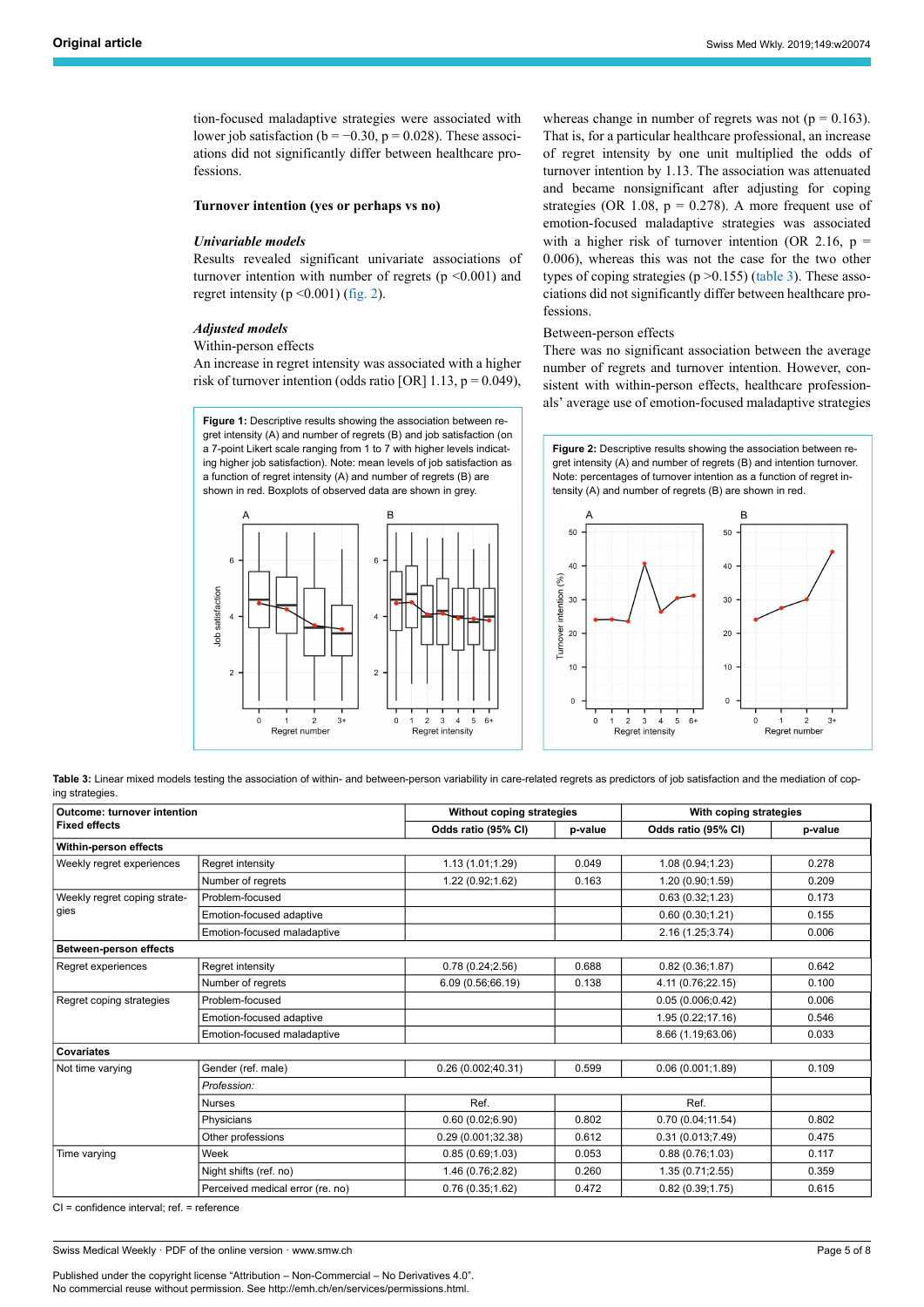was associated with much higher turnover intention (OR 8.66,  $p = 0.033$ ). In contrast, problem-focused strategies were associated with lower turnover intention (OR 0.05, p  $= 0.006$ ). These associations did not significantly differ between healthcare professions.

# **Discussion**

# **Main findings**

In this international cohort study of novice healthcare professionals working in acute care hospitals and clinics, emotional burden was found to predict job dissatisfaction and turnover intention. At the within-subject level (individual variations over time), we found that experiencing more regrets than usual in a given week was associated with decreased job satisfaction. Furthermore, experiencing higher than usual regret intensity was associated with increased turnover intention. In other words, when healthcare professionals experience an increase in their routine levels of care-related regrets (more regrets than usual, higher regret intensity than usual), this change is likely to influence their retention in the hospitals' workforce. Previous qualitative studies showed that healthcare-related regrets refer to a wide range of clinical situations including diagnosis, treatment, outcome evaluation, patient management and interpersonal relations between the patient and the healthcare professional. These qualitative studies also revealed that regret intensity is on average not higher when a medical error was involved [[24,](#page-7-8) [35\]](#page-7-18). At the between-subject level, results showed that healthcare professionals who experienced more regrets had a decreased job satisfaction. These associations were slightly attenuated after adjusting for coping strategies. Maladaptive emotion-focused strategies had a strong and consistent detrimental impact on job satisfaction and turnover intention, whereas problem-focused strategies had, to a lesser extent, a positive influence on these outcomes.

Overall, our findings suggest that the emotional burden of common care-related regrets, in terms of both intensity and number, was associated with job satisfaction and turnover intention. Individual coping strategies were partially useful to reduce the impact of the emotional burden. These findings may suggest that other strategies, perhaps at the team or institutional levels, are needed, for instance a change in safety culture [[36\]](#page-7-19).

#### **Comparison with other studies**

Healthcare professionals had high levels of turnover intention, which could result from their moderate level of job satisfaction. Approximately half the healthcare professionals were thinking about quitting their profession. These figures are especially high given that the sample was comprised of novice healthcare professionals. Our findings are consistent with previous studies suggesting that healthcare professionals are particularly at risk of turnover intention [[9](#page-6-8)] and actual turnover  $[8]$  $[8]$  $[8]$ . A possible interpretation is that confrontation with the reality of the clinical work may very quickly make healthcare professionals doubt whether they are on the right professional track. Additionally, the general requirement of adaption due to a new work environment, including many specific demands, new clinical practices and "socialisation pressure," can have a negative emotional impact that threatens job retention not only in newly practicing but also in experienced healthcare professionals [\[37](#page-7-20)].

Results revealed that a higher number or regrets (when compared with colleagues or to one's average number of regrets) was associated with job dissatisfaction, whereas more intense regrets (when compared to one's average intensity level) were associated with increased turnover intention. These findings are consistent with previous studies examining the association of emotional burden with job dissatisfaction and turnover intention  $[38-40]$  $[38-40]$  $[38-40]$ , two key variables underlying early job quitting. However, to the best of our knowledge, our study was the first to assess these associations with a specific focus on the common experience of regrets rather than exceptional emotional states [\[41](#page-7-23)]. A potential explanation for the differential effects of regret number and regret intensity is that healthcare professionals may consider regret experiences as an inevitable part of their job. An accumulation of small regrets may therefore produce a certain level of discomfort and decrease job satisfaction [[24\]](#page-7-8), but is unlikely to represent an overwhelming experience that calls the whole career into question. In contrast, intensely regretted experiences may be perceived as too difficult to cope with, exceeding what individuals are willing to endure during their clinical practice. These hard-to-bear experiences may raise doubts in healthcare professionals' minds regarding their intention to pursue their career.

The associations of care-related regret experiences with job satisfaction and turnover intention were only slightly attenuated after adjusting for coping strategies. These findings are consistent with previous studies revealing that coping strategies partially explained how emotional experiences, including regrets, influence health-related outcomes [\[16](#page-7-0), [22](#page-7-6), [27\]](#page-7-11). Coping strategies were also associated with job satisfaction and turnover intention, independently of regret intensity and frequency. Problem-focused strategies were associated with higher job satisfaction and lower turnover intention. Conversely, maladaptive emotion-focused coping strategies were associated with lower job satisfaction and higher turnover intention. For both outcomes, our findings revealed –at both the intra- and inter-individual levels – the key role that coping strategies play. Specifically, maladaptive emotion-focused strategies produce adverse effects not only on healthcare professionals' perception of their job satisfaction but also on their willingness to pursue their career. In sum, our results suggest that the ability to manage the build-up of emotional strain associated with providing healthcare may represent an important factor for the retention of healthcare professionals.

The comparisons between healthcare professions revealed only one significant difference: The adverse effect of emotion-focused maladaptive strategies was more pronounced in physicians than nurses. Taken together, our findings might suggest that the mechanisms underlying job quitting could be similar across different healthcare professions. However, further research involving larger samples is clearly needed to explore potential differences between healthcare professions.

# **Strengths and weaknesses of the study**

Strengths of this study include the comprehensive sample and the longitudinal design. The use of a multicentre sam-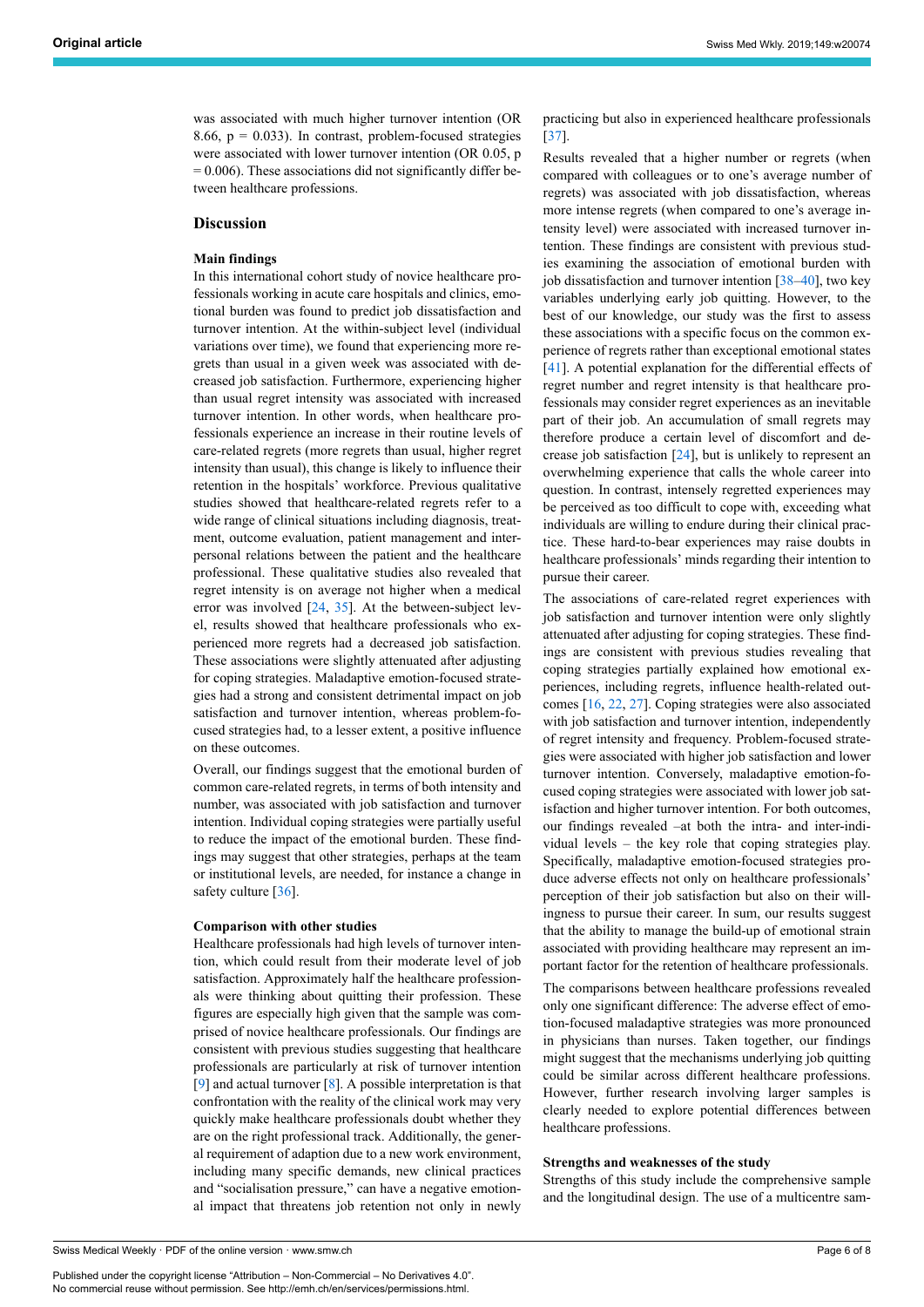ple from various countries provided more generalisable results. The selection of novice healthcare professionals allowed us to study all professionals instead of only those who remain in the profession after a few years, thus limiting survivor bias. The inclusion of different healthcare professions allowed us to investigate profession-specific problems and processes within the same general context. The intensive longitudinal data collection (once per week during 1 year) allowed us to assess real-time associations of regrets with job satisfaction and turnover intention. A longer measurement interval could have missed the complex interplay between work-related emotions and healthcare professionals' attitudes toward their job. Another strength of this study was that it focused on a normal and common emotion specifically associated with patient care, that is, regret, instead of focusing on abnormal and less common emotional states, such as burnout, or to emotional demands to work in general  $[16, 17]$  $[16, 17]$  $[16, 17]$  $[16, 17]$  $[16, 17]$ . This focus allowed us to draw conclusions that apply to a large proportion of healthcare professionals. Finally, the use of advanced statistical models allowed us to disentangle inter-individual differences in emotional burden and coping strategies from intra-individual differences over time.

<span id="page-6-7"></span><span id="page-6-6"></span><span id="page-6-5"></span><span id="page-6-4"></span><span id="page-6-3"></span><span id="page-6-2"></span><span id="page-6-1"></span><span id="page-6-0"></span>However, several limitations should also be mentioned. First, although measures were gathered once per week, they were nevertheless retrospective and, thus, subject to recall bias. Second, our study included a limited number of participants (229). This limitation was partially compensated by the high number of measurements for each participant (up to 52, yielding a total of 2387 observations), which increased statistical power. Third, selection bias due to attrition cannot be excluded. However, the statistical procedure allowed us to include participants who had at least one measurement, that is, we could take all healthcare professionals into account instead of only those with full participation. Furthermore, given that this study focused on change within individuals, the selection bias is unlikely to explain the pattern of results we obtained. Fourth, the reliability of GSWW scale was relatively low (Cronbach's alpha was 0.67), probably due to a more homogeneous population (only novice healthcare professionals instead of professionals with different levels of experience). Low reliability decreases the ability to detect significant associations and, as such, nonsignificant associations should be interpreted with caution. Fifth, this study did not include the individuals' characteristics, such as personality traits, which may influence both the emergence of regrets and how healthcare professional deal with these regretted experiences. Thus, causal interpretation may not be correct. Future research should take into account how individuals' characteristics may independently influence or interact with regretted experiences to predict job-related outcomes.

# <span id="page-6-12"></span><span id="page-6-11"></span><span id="page-6-10"></span><span id="page-6-9"></span><span id="page-6-8"></span>**Conclusions and implications**

<span id="page-6-14"></span><span id="page-6-13"></span>Accumulation of care-related regrets was mainly associated with lower job satisfaction, whereas regret intensity was associated with turnover intention. Coping strategies played a role in reducing (problem-focused strategies) or strengthening (maladaptive strategies) these associations. Efforts to increase job satisfaction and to prevent job turnover should consider the emotional burden of providing healthcare, especially the accumulation of regrets, and the strategies used to cope with these normal and common emotional experiences.

#### **Acknowledgments**

We would like to thank all the healthcare professionals for their contributions.

#### **Financial disclosure**

This work is part of the ICARUS cohort study funded by the Swiss National Science Foundation (grant number 166010). B.C. is supported by an Ambizione grant (PZ00P1\_180040) from the Swiss National Science Foundation (SNSF).

#### **Potential competing interest**

The authors report no conflict of interest relevant to this article.

#### **References**

- 1 Shanafelt TD, Boone S, Tan L, Dyrbye LN, Sotile W, Satele D, et al. Burnout and satisfaction with work-life balance among US physicians relative to the general US population. Arch Intern Med. 2012;172(18):1377–85. doi: [http://dx.doi.org/10.1001/archintern](http://dx.doi.org/10.1001/archinternmed.2012.3199)[med.2012.3199](http://dx.doi.org/10.1001/archinternmed.2012.3199). [PubMed.](http://www.ncbi.nlm.nih.gov/entrez/query.fcgi?cmd=Retrieve&db=PubMed&list_uids=22911330&dopt=Abstract)
- 2 Arigoni F, Bovier PA, Sappino AP. Trend of burnout among Swiss doctors. Swiss Med Wkly. 2010;140:. doi: [http://dx.doi.org/10.4414/](http://dx.doi.org/10.4414/smw.2010.13070) [smw.2010.13070](http://dx.doi.org/10.4414/smw.2010.13070). [PubMed.](http://www.ncbi.nlm.nih.gov/entrez/query.fcgi?cmd=Retrieve&db=PubMed&list_uids=20809437&dopt=Abstract)
- 3 Dyrbye L, Shanafelt T. A narrative review on burnout experienced by medical students and residents. Med Educ. 2016;50(1):132–49. doi: [http://dx.doi.org/10.1111/medu.12927.](http://dx.doi.org/10.1111/medu.12927) [PubMed.](http://www.ncbi.nlm.nih.gov/entrez/query.fcgi?cmd=Retrieve&db=PubMed&list_uids=26695473&dopt=Abstract)
- 4 Mata DA, Ramos MA, Bansal N, Khan R, Guille C, Di Angelantonio E, et al. Prevalence of depression and depressive symptoms among resident physicians: a systematic review and meta-analysis. JAMA. 2015;314(22):2373–83. doi: [http://dx.doi.org/10.1001/ja](http://dx.doi.org/10.1001/jama.2015.15845)[ma.2015.15845](http://dx.doi.org/10.1001/jama.2015.15845). [PubMed.](http://www.ncbi.nlm.nih.gov/entrez/query.fcgi?cmd=Retrieve&db=PubMed&list_uids=26647259&dopt=Abstract)
- 5 Domagała A, Bała MM, Peña-Sánchez JN, Storman D, Świerz MJ, Kaczmarczyk M, et al. Satisfaction of physicians working in hospitals within the European Union: state of the evidence based on systematic review. Eur J Public Health. 2019;29(2):232–41. doi: [http://dx.doi.org/](http://dx.doi.org/10.1093/eurpub/cky117) [10.1093/eurpub/cky117](http://dx.doi.org/10.1093/eurpub/cky117). [PubMed.](http://www.ncbi.nlm.nih.gov/entrez/query.fcgi?cmd=Retrieve&db=PubMed&list_uids=29992236&dopt=Abstract)
- 6 Dewa CS, Loong D, Bonato S, Thanh NX, Jacobs P. How does burnout affect physician productivity? A systematic literature review. BMC Health Serv Res. 2014;14(1):325. doi: [http://dx.doi.org/10.1186/](http://dx.doi.org/10.1186/1472-6963-14-325) [1472-6963-14-325.](http://dx.doi.org/10.1186/1472-6963-14-325) [PubMed](http://www.ncbi.nlm.nih.gov/entrez/query.fcgi?cmd=Retrieve&db=PubMed&list_uids=25066375&dopt=Abstract).
- 7 Rudman A, Gustavsson P, Hultell D. A prospective study of nurses' intentions to leave the profession during their first five years of practice in Sweden. Int J Nurs Stud. 2014;51(4):612–24. doi: [http://dx.doi.org/](http://dx.doi.org/10.1016/j.ijnurstu.2013.09.012) [10.1016/j.ijnurstu.2013.09.012.](http://dx.doi.org/10.1016/j.ijnurstu.2013.09.012) [PubMed.](http://www.ncbi.nlm.nih.gov/entrez/query.fcgi?cmd=Retrieve&db=PubMed&list_uids=24207027&dopt=Abstract)
- 8 Hayes LJ, O'Brien-Pallas L, Duffield C, Shamian J, Buchan J, Hughes F, et al. Nurse turnover: a literature review - an update. Int J Nurs Stud. 2012;49(7):887–905. doi: [http://dx.doi.org/10.1016/](http://dx.doi.org/10.1016/j.ijnurstu.2011.10.001) [j.ijnurstu.2011.10.001.](http://dx.doi.org/10.1016/j.ijnurstu.2011.10.001) [PubMed.](http://www.ncbi.nlm.nih.gov/entrez/query.fcgi?cmd=Retrieve&db=PubMed&list_uids=22019402&dopt=Abstract)
- 9 Sibbald B, Bojke C, Gravelle H. National survey of job satisfaction and retirement intentions among general practitioners in England. BMJ. 2003;326(7379):22. doi: <http://dx.doi.org/10.1136/bmj.326.7379.22>. [PubMed](http://www.ncbi.nlm.nih.gov/entrez/query.fcgi?cmd=Retrieve&db=PubMed&list_uids=12511457&dopt=Abstract).
- 10 Dyrbye LN, Thomas MR, Massie FS, Power DV, Eacker A, Harper W, et al. Burnout and suicidal ideation among U.S. medical students. Ann Intern Med. 2008;149(5):334–41. doi: [http://dx.doi.org/10.7326/](http://dx.doi.org/10.7326/0003-4819-149-5-200809020-00008) [0003-4819-149-5-200809020-00008](http://dx.doi.org/10.7326/0003-4819-149-5-200809020-00008). [PubMed](http://www.ncbi.nlm.nih.gov/entrez/query.fcgi?cmd=Retrieve&db=PubMed&list_uids=18765703&dopt=Abstract).
- 11 Panagioti M, Geraghty K, Johnson J, Zhou A, Panagopoulou E, Chew-Graham C, et al. Association between physician burnout and patient safety, professionalism, and patient satisfaction: A systematic review and meta-analysis. JAMA Intern Med. 2018;178(10):1317–30. doi: [http://dx.doi.org/10.1001/jamainternmed.2018.3713.](http://dx.doi.org/10.1001/jamainternmed.2018.3713) [PubMed.](http://www.ncbi.nlm.nih.gov/entrez/query.fcgi?cmd=Retrieve&db=PubMed&list_uids=30193239&dopt=Abstract)
- 12 Dyrbye LN, Shanafelt TD. Physician burnout: a potential threat to successful health care reform. JAMA. 2011;305(19):2009–10. doi: [http://dx.doi.org/10.1001/jama.2011.652.](http://dx.doi.org/10.1001/jama.2011.652) [PubMed.](http://www.ncbi.nlm.nih.gov/entrez/query.fcgi?cmd=Retrieve&db=PubMed&list_uids=21586718&dopt=Abstract)
- 13 Hann M, Reeves D, Sibbald B. Relationships between job satisfaction, intentions to leave family practice and actually leaving among family physicians in England. Eur J Public Health. 2011;21(4):499–503. doi: <http://dx.doi.org/10.1093/eurpub/ckq005>. [PubMed](http://www.ncbi.nlm.nih.gov/entrez/query.fcgi?cmd=Retrieve&db=PubMed&list_uids=20142402&dopt=Abstract).
- 14 Nei D, Snyder LA, Litwiller BJ. Promoting retention of nurses: A metaanalytic examination of causes of nurse turnover. Health Care Manage Rev. 2015;40(3):237–53. doi: [http://dx.doi.org/10.1097/](http://dx.doi.org/10.1097/HMR.0000000000000025) [HMR.0000000000000025](http://dx.doi.org/10.1097/HMR.0000000000000025). [PubMed.](http://www.ncbi.nlm.nih.gov/entrez/query.fcgi?cmd=Retrieve&db=PubMed&list_uids=24901298&dopt=Abstract)
- 15 Oh Y, Gastmans C. Moral distress experienced by nurses: a quantitative literature review. Nurs Ethics. 2015;22(1):15–31. doi: [http://dx.doi.org/](http://dx.doi.org/10.1177/0969733013502803) [10.1177/0969733013502803.](http://dx.doi.org/10.1177/0969733013502803) [PubMed](http://www.ncbi.nlm.nih.gov/entrez/query.fcgi?cmd=Retrieve&db=PubMed&list_uids=24091351&dopt=Abstract).